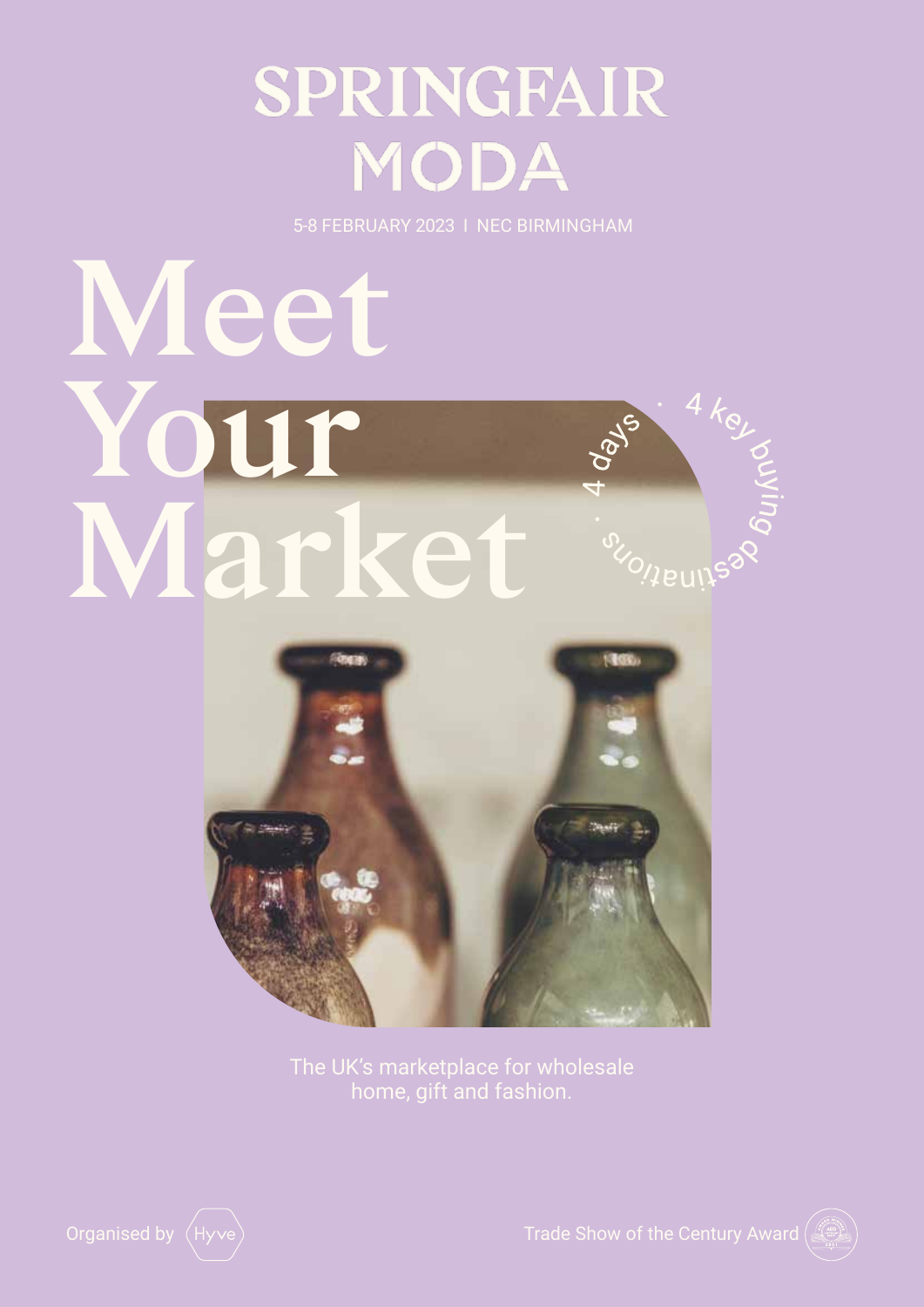### **Give your brand the exposure it deserves**

## **Have something to offer? Join us and together, we will make your market.**

### **Spark new connections at the heart of UK retail**

#### **In case you missed it…**

More time in the spotlight? Yes, please. From independents, department stores, garden centres, online retailers, attractions and designers, your collections will get the attention they deserve from a captive audience of new buyers on the lookout for crossover opportunities.

Buyers come to Spring Fair to take home trend inspiration and industry insights from those in the know. That's where you come in. You'll have the chance to meet and spark lasting connections with a full spectrum of professionals at the heart of UK retail.

Spring Fair won the Trade Show of the Century Award at the AEO Centenary Party & Awards 2021. That's something to be part (and proud) of.





## Join Curated **Meetings**

Looking to have one-to-one meetings with relevant buyers? Curated Meetings at Spring Fair gives you the opportunity to pre-arrange meetings with new buyers who can accelerate your growth. How it works is simple. Retailers choose the products they're interested in, and Curated Meetings transform those interests into short, one-to-one meetings. Meetings only happen when both buyer and supplier are keen to meet and explore new business together.



Curated Meetings speeds everything up and smooths the way. You'll meet new buyers with meaningful budget, who've already seen your products, decided they're interested, and have the authority to spend money with you. Meetings will take place in the peace and privacy of a VIP lounge at Spring Fair, where you can show off your products to them – whether you're exhibiting with us or not.

To make things even simpler, the marketplace is divided into 4 key buying destinations across 18 key sectors that encompass home, gift, fashion retail, design and source. What does that

#### **Design & Source**

- 
- and Workwea
- 

#### **Moda**

- 
- 
- 
- 

#### **Gift**

- 
- 
- 
- 
- 
- 

| <b>Home</b>           |  |
|-----------------------|--|
| The source for        |  |
| decorative interiors, |  |
| furniture accessories |  |
| and everyday items    |  |
| ahowaaaina'           |  |

- 
- 
- 
- The Summerhouse



#### **4 days, 4 key buying destinations**